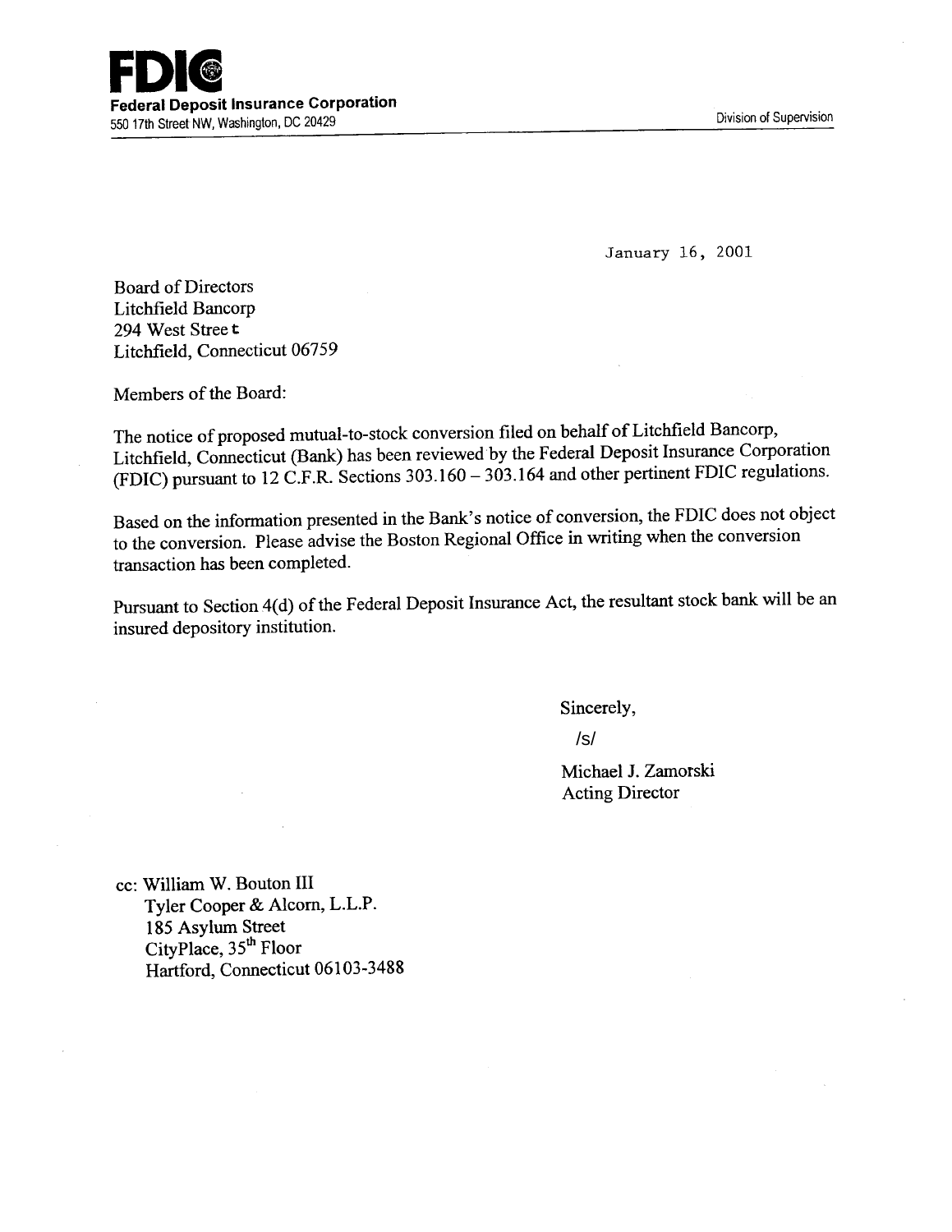## FEDERAL DEPOSIT INSURANCE CORPORATION

## RE: Litchfield Bancorp Litchfield, Connecticut

#### Application for Consent to Merge

### ORDER AND BASIS FOR CORPORATION APPROVAL

Pursuant to Section 18(c) and other provisions of the Federal Deposit Insurance Act (FDI Act), an application has been filed on behalf of the Litchfield Bancorp, Litchfield, Connecticut (Mutual Bank), currently a mutually-owned, Bank Insurance Fund member, state-chartered institution with total resources of \$134,314,000 and total deposits of \$110,738,000 as of June 30, 2000, for the FDIC's consent to merge with Litchfield Stock Bank, Litchfield, Connecticut, a proposed new, interim, stock bank.

This transaction is the result of Mutual Bank's plan of reorganization which, solely to facilitate this undertaking, includes:

- 1. Mutual Bank will form a mutual holding company to be known as Litchfield Mutual Holding Company (LMHC);
- 2. LMHC will incorporate a wholly-owned subsidiary, an interim stock savings bank, Litchfield Stock Bank (Stock Bank). LMHC will become the holding company of the successor to Litchfield Bancorp upon consummation of the mutual holding company reorganization. Stock Bank will issue all its common stock to LMHC;
- 3. Mutual Bank will immediately merge with and into Stock Bank. Stock Bank will be the surviving entity, under the corporate name of Litchfield Bancorp.

Following the Reorganization, two corporate entities will exist: a mutual holding company (LMHC), and a stock bank subsidiary (Stock Bank). After consummation of the above transactions, the resultant bank will be a wholly owned subsidiary of Connecticut Mutual Holding Company, a Connecticut nonstock corporation that will be the surviving institution following the merger of LMHC with Northwest Mutual Holding Company, a Connecticut nonstock corporation organized at the direction of Northwest Community Bank, Winstead, Connecticut. The reorganization will result in one mutual holding company with two stock bank subsidiaries.

On the effective date of the Reorganization, the Stock Bank will be the wholly-owned subsidiary of LMHC. LMHC will be capitalized with an initial investment of \$50,000. An application for the establishment of LMHC has been filed with the Federal Reserve Board. The resultant bank will operate with the title of Litchfield Bancorp, Litchfield, Connecticut. Following the consummation of the merger, the resultant bank will operate the same banking business, with the same management, at the same locations now being served by Mutual Bank. The proposed transaction, per se, will not alter the competitive structure of banking in the market served by Mutual Bank. The resultant bank's principal office will be at 294 West Street, Litchfield, Connecticut. Notice of the proposed transaction, in a form approved by the FDIC, has been published pursuant to the FDI Act.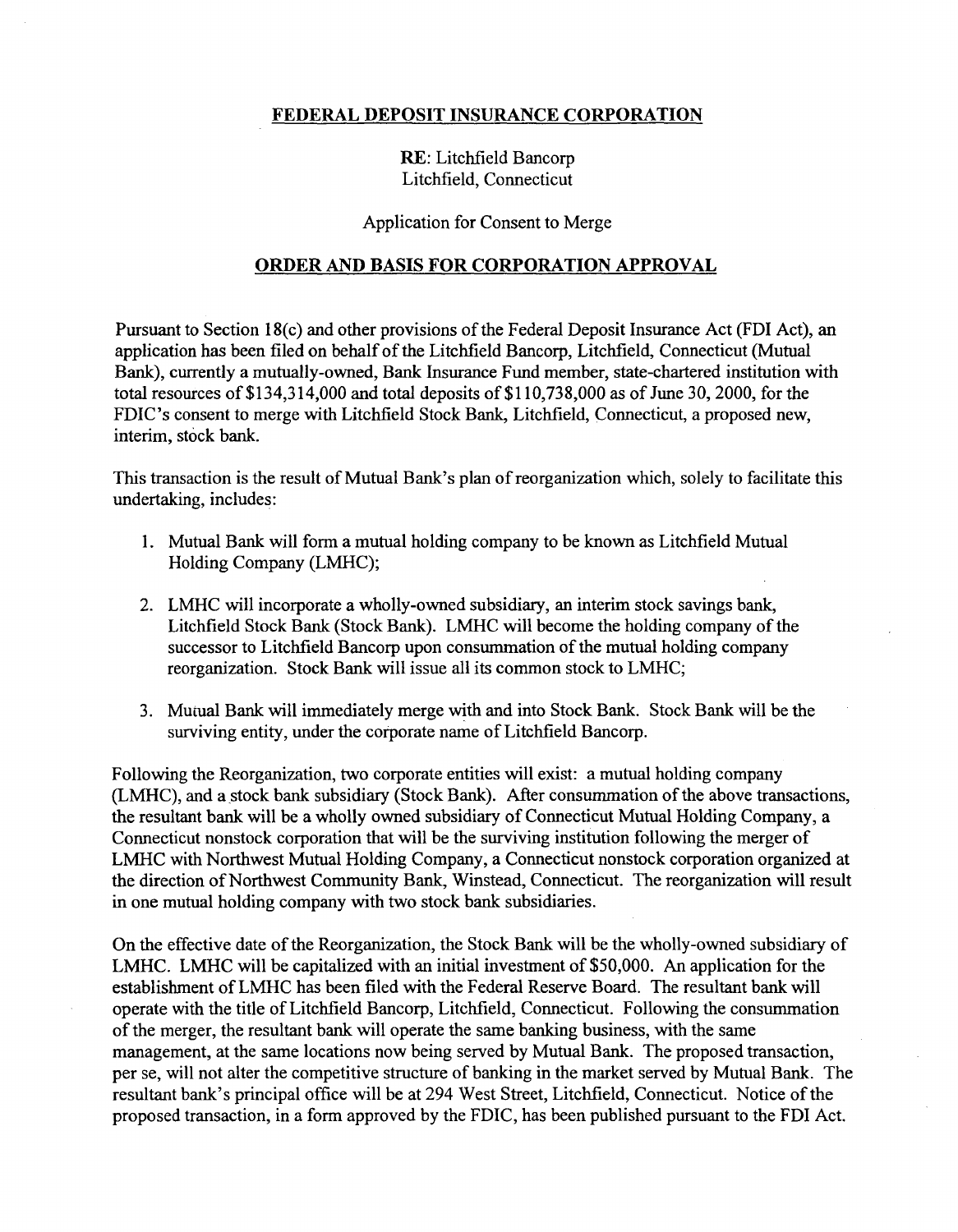A review of available information, including the Community Reinvestment Act (CRA) Statements of the proponent, discloses no inconsistencies with the purposes of the CRA. The new institution is expected to continue to meet the credit needs of its entire community, consistent with the safe and sound operation of the institution.

In connection with the applications, the FDIC has taken into consideration the financial and managerial resources and future prospects of the proponent banks and the resultant bank, and the convenience and needs of the community to be served. Having found favorably on all statutory factors and having considered other relevant information, including the reports on the competitive factors furnished by the Comptroller of the Currency, the Board of Governors of the Federal Reserve System, the Office of Thrift Supervision, and the Attorney General of the United States, it is the FDIC's judgement that the application should be and hereby is approved, subject to the following conditions:

- 1. Unless prior notice is provided to and non-objection is received from the FDIC, no shares of the stock of Litchfield Bancorp shall be sold, transferred or otherwise disposed of, to any persons (including any Employee Stock Ownership Plan) other than Litchfield Mutual Holding Company, or its successors.
- 2. That, prior to a sale, transfer or other disposition of any shares of Litchfield Bancorp by Litchfield Mutual Holding Company, or its successors, to any person (including any Employee Stock Ownership Plan), or a conversion of Litchfield Mutual Holding Company, or its successors, to stock form, Litchfield Bancorp will provide written notification to the FDIC and provide the FDIC with copies of all documents filed with state and federal banking and/or securities regulators in connection with any such sale, transfer, disposition or conversion.
- 3. That, should any shares of stock of Litchfield Bancorp be issued to persons other than Litchfield Mutual Holding Company, or its successors, any dividends waived by Litchfield Mutual Holding Company, or its successors, must be retained by Litchfield Bancorp and segregated, earmarked, or otherwise identified on its books and records; such amounts must be taken into account in any valuation of the institution and factored into the calculation used in establishing a fair and reasonable basis for exchanging shares in any subsequent conversion of Litchfield Mutual Holding Company, or its successors, to stock form; such amounts shall not be available for payment to or the value thereof transferred to minority shareholders, by any means including through dividend payments or at liquidation.
- 4. Any changes in proposed management, including the board of directors or proposed ownership (ten per cent or more of the stock and new acquisitions of or subscriptions to ten per cent or more of the stock), will render this approval null and void unless such proposal is approved by the Regional Director (Supervision) of the FDIC's Boston Regional Office prior to the consummation of the proposed transaction.